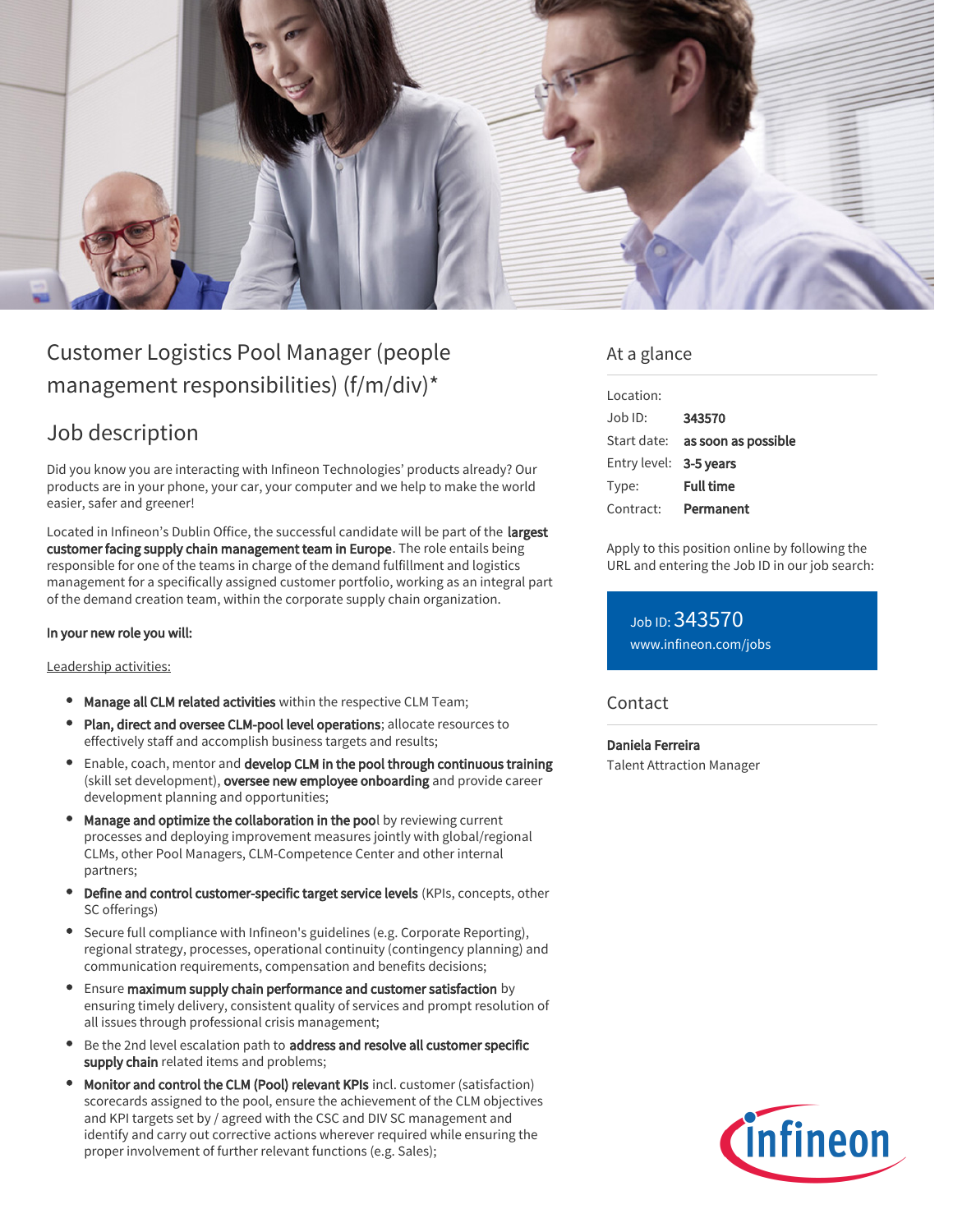Customer related activities:

- Gather and maintain a detailed understanding about customers' supply chain related requirements and needs for optimization of IFX' and customer's supply chain processes;
- Actively build/drive relationship / communication on management level both with customer and Infineon Operations, Sales, Marketing, Quality and Supply Chain;
- Manage/secure the global supply/demand fulfilment and supply chain  $\bullet$ management of the pool assigned customers under consideration of customer specific requirements and drive the optimization of the relevant supply chain processes and tools;
- Participate in the negotiation of frame and supply chain agreements and provide  $\bullet$ input regarding customer specific supply chain requirements;
- $\bullet$ Actively c ommunicate supply chain topics with customer on management level to balance customer requirements and IFX' capabilities;

Strategic tasks and CLM development:

- Identify future Supply Chain requirements to support IFX' competitiveness;
- Define, implement and control global customer-specific CLM strategy covering the whole supply chain (incl. indirect business);
- Strengthen CLM-pool focus on data-analytics: identify trend at Pool-level to drive business decisions on customer demand, demand fulfillment and Supply Chain KPIs; carry out corrective actions and ensure the proper involvement of the relevant functions;
- $\bullet$ Analyze IFX's supply chain service levels relative to competitor's SC programs and KPI data.

### Profile

You are best equipped for this task if you have:

- $\bullet$ Proven success and experience in Logistics / Customer Service / Supply Chain Management;
- 3rd level qualification in a **business or related discipline**; Supply Chain /Operations emphasis preferred;
- Fluency in English (German an advantage);
- Knowledge of SAP ERP applications an advantage;
- Proficiency with Microsoft Office applications;
- Detailed understanding of supply chain processes;
- Experience in the s emi-conductor, automotive or electronics industry an advantage;
- **Previous experience in people management** (minimum 2 years);
- Ability to work under pressure and to adapt quickly, working in a dynamic  $\bullet$ business environment;
- **Possess creative problem-solving** and analytical skills;
- Able to evaluate complex situations and find solutions accordingly;  $\bullet$
- $\bullet$ E ffective motivator with strong written and spoken communication skills;
- Good team player;
- Works proactively with a sense of urgency and attention to detail at all times;
- Entrepreneurial thinking and acting;
- Excellent planning and organizational skills;
- Open to occasional travel (<10 % of time).